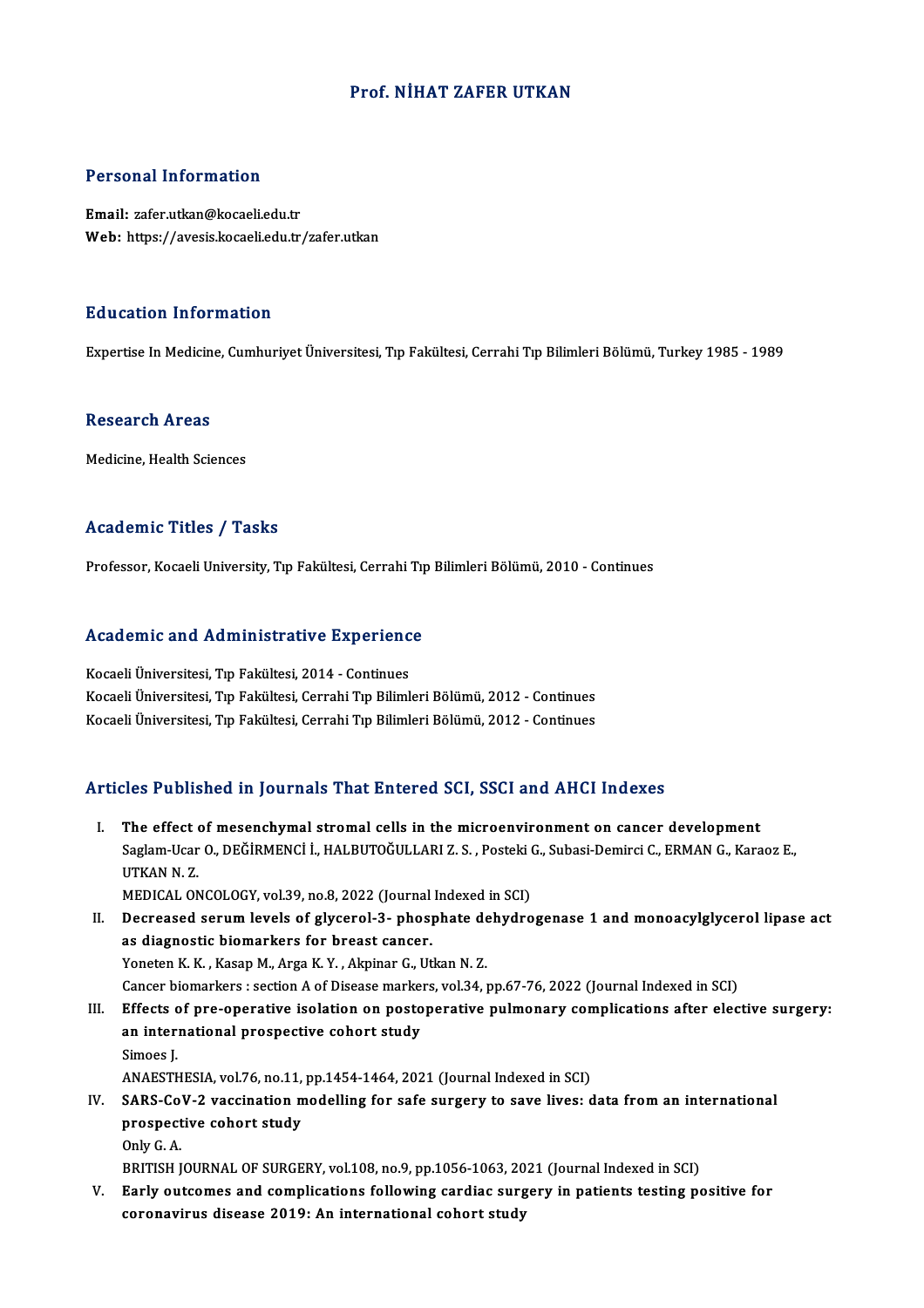Akowuah E., Benson R. A. , Caruana E. J. , Chetty G., Edwards J., Forlani S., Gradinariu G., Murphy G. J. , Oo A. Y. , Patel<br>A. L. et al. Akowuah<br>A. J. , et al.<br>JOUPNAL Akowuah E., Benson R. A. , Caruana E. J. , Chetty G., Edwards J., Forlani S., Gradinariu G., Murphy G. J. , Oo<br>A. J. , et al.<br>JOURNAL OF THORACIC AND CARDIOVASCULAR SURGERY, vol.162, no.2, 2021 (Journal Indexed in SCI)<br>Tim

A. J. , et al.<br>JOURNAL OF THORACIC AND CARDIOVASCULAR SURGERY, vol.162, no.2, 2021 (Journal Indexed in SCI)<br>VI. Timing of surgery following SARS-CoV-2 infection: an international prospective cohort study<br>Nanogodiay D. **JOURNAL OF T<br>Timing of sur<br>Nepogodiev D.**<br>ANAESTHESIA Timing of surgery following SARS-CoV-2 infection: an internati<br>Nepogodiev D.<br>ANAESTHESIA, vol.76, no.6, pp.748-758, 2021 (Journal Indexed in SCI)<br>Local Staroid Treatment: An Effective Procedure for Idionathic

Nepogodiev D.<br>ANAESTHESIA, vol.76, no.6, pp.748-758, 2021 (Journal Indexed in SCI)<br>VII. Local Steroid Treatment: An Effective Procedure for Idiopathic Granulomatous Mastitis, Including<br>Complicated Cases ANAESTHESIA, vol.76<br>Local Steroid Treat<br>Complicated Cases<br>EPT<sup>iDVTE CAVID</sup> Local Steroid Treatment: An Effective Procedure for Idiopathic Granulo<br>Complicated Cases<br>ERTÜRK T. F. , ÇAKIR Ö., YAPRAK BAYRAK B., Gunes A., AYDEMİR S., UTKAN N. Z.<br>JOUPNAL OE INVESTIC ATIVE SUBCEPY 2021 (Journal Indoved Complicated Cases<br>ERTÜRK T. F. , ÇAKIR Ö., YAPRAK BAYRAK B., Gunes A., AYDEMİR S., UT.<br>JOURNAL OF INVESTIGATIVE SURGERY, 2021 (Journal Indexed in SCI)<br>The effect of primery surgery in potients with stage IV breest (

- ERTÜRK T. F., ÇAKIR Ö., YAPRAK BAYRAK B., Gunes A., AYDEMİR S., UTKAN N. Z.<br>JOURNAL OF INVESTIGATIVE SURGERY, 2021 (Journal Indexed in SCI)<br>VIII. The effect of primary surgery in patients with stage IV breast cancer with b JOURNAL OF INVESTIGATIVE SURGERY, 2021 (Journal Indexed in<br>The effect of primary surgery in patients with stage IV bre<br>(protocol bomet MF14-01); a multi-center, registry study<br>Saran A. Degan L. Orbas S. Jaik A. Trablus D. The effect of primary surgery in patients with stage IV breast cancer with bone metastasi<br>(protocol bomet MF14-01); a multi-center, registry study<br>Soran A., Dogan L., Ozbas S., Isik A., Trablus D., Demirci U., Karanlik H., (protocol bomet MF14-01); a multi-center, registry study<br>Soran A., Dogan L., Ozbas S., Isik A., Trablus D., Demirci U., Karanlik H., Soyder A., Dag A., Bilici A., et al.<br>BREAST, vol.56, 2021 (Journal Indexed in SCI) Soran A., Dogan L., Ozbas S., Isik A., Trablus D., Demirci U., Karanlik H., Soyder A., Dag A., Bilici A., et al.<br>BREAST, vol.56, 2021 (Journal Indexed in SCI)<br>IX. The Effect of Primary Surgery in Patients with De Novo Stag
- BREAST, vol.56, 2021 (Journal Indexed in SCI)<br>The Effect of Primary Surgery in Patients with De Novo Stage IV Breast Cance:<br>Only (Protocol BOMET MF 14-01): A Multi-Center, Prospective Registry Study<br>Seren A, Degan L. Jeil: The Effect of Primary Surgery in Patients with De Novo Stage IV Breast Cancer with Bone Me<br>Only (Protocol BOMET MF 14-01): A Multi-Center, Prospective Registry Study<br>Soran A., Dogan L., Isik A., Ozbas S., Trabulus D. C. , Only (Protocol BOMET MF 14-01): A Multi-Center, Prospective Registry Study<br>Soran A., Dogan L., Isik A., Ozbas S., Trabulus D. C. , Demirci U., Karanlik H., Soyder A., Dağ A., Bilici A., et al.<br>ANNALS OF SURGICAL ONCOLOGY, Soran A., Dogan L., Isik A., Ozbas S., Trabulus D. C. , Demirci U., Karanlik H., Soyder A., Dağ A.,<br>ANNALS OF SURGICAL ONCOLOGY, 2021 (Journal Indexed in SCI)<br>X. Haplotype Analysis of Vitamin D Receptor (VDR) Gene in Breas
- ANNALS OF SURGICAL ONCOLOGY, 2021 (Journal Indexed in SCI)<br>Haplotype Analysis of Vitamin D Receptor (VDR) Gene in Breast Cancer P:<br>Ergul E., Simsek T., Uren N., Korak T., Simsek H. U. , Cine N., Canturk N. Z. , Utkan N. Z. Haplotype Analysis of Vitamin D Receptor (VDR) Gene in Breast Cancer P<br>Ergul E., Simsek T., Uren N., Korak T., Simsek H. U. , Cine N., Canturk N. Z. , Utkan N. Z.<br>CLINICAL LABORATORY, vol.67, no.6, pp.1421-1427, 2021 (Jour Ergul E., Simsek T., Uren N., Korak T., Simsek H. U. , Cine N., Canturk N. Z. , Utkan N. Z.<br>CLINICAL LABORATORY, vol.67, no.6, pp.1421-1427, 2021 (Journal Indexed in SCI)<br>XI. Preoperative nasopharyngeal swab testing and po
- CLINICAL LABORATORY, vol.67, no.6, pp.1421-1427, 2021 (Journal Ind<br>Preoperative nasopharyngeal swab testing and postoperative<br>undergoing elective surgery during the SARS-CoV-2 pandemic<br>Clasboy L.C. Omar O. Nanogodiov D. Mi Glasbey J. C. , Omar O., Nepogodiev D., Minaya-Bravo A., Bankhead-Kendall B. K. , Fiore M., Futaba K., Gabre-Kidan<br>A., Gujjuri R. R. , Isik A., et al. undergoing elective surg<br>Glasbey J. C. , Omar O., Nepo<sub>i</sub><br>A., Gujjuri R. R. , Isik A., et al.<br>PRITISH JOURNAL OF SURC BRITISH JOURNAL OF SURGERY, vol.108, no.1, pp.88-96, 2021 (Journal Indexed in SCI) A., Gujjuri R. R. , Isik A., et al.<br>BRITISH JOURNAL OF SURGERY, vol.108, no.1, pp.88-96, 2021 (Journal Indexed in SCI)<br>XII. Evaluation of the effect of surgical timing on systemic response to trauma in premenopausal<br>na
- BRITISH JOURNAL OF SURGERY, vol.1<br>Evaluation of the effect of surgic:<br>patients by using cytokine levels<br>Simsek H, H, Simsek T, Sobin D, Göle Evaluation of the effect of surgical timing on systemic respons<br>patients by using cytokine levels<br>Simsek H. U. , Simsek T., Sahin D., Güler S. A. , Cantürk N. Z. , Utkan N. Z.<br>EUROPEAN JOURNAL OF CYNAECOLOCICAL ONCOLOCY yo patients by using cytokine levels<br>Şimşek H. U. , Şimşek T., Şahin D., Güler S. A. , Cantürk N. Z. , Utkan N. Z.<br>EUROPEAN JOURNAL OF GYNAECOLOGICAL ONCOLOGY, vol.41, pp.577-582, 2020 (Journal Indexed in SCI)<br>DECREASED MESEN Simşek H. U. , Şimşek T., Şahin D., Güler S. A. , Cantürk N. Z. , Utkan N. Z.<br>EUROPEAN JOURNAL OF GYNAECOLOGICAL ONCOLOGY, vol.41, pp.577-582, 2020 (Journal Indexed in SCI)<br>XIII. DECREASED MESENTERIC VASCULAR-RESPONSE
- DECREASED MESENTERIC VASCULAR-RESPONSE TO NORADRENALINE IN OBSTRUCTIVE-JAUNDICE UTKAN N.Z., UTKAN T., SARIOGLU Y., GONULLU N., KAYA T. BRITISH JOURNAL OF SURGERY, vol.82, pp.143-144, 1995 (Journal Indexed in SCI)

## Articles Published in Other Journals

- rticles Published in Other Journals<br>I. COVID-19 Döneminde Kocaeli Üniversitesi Tıp Fakültesi Dönem 4 Genel Cerrahi Stajı Çevrimiçi<br>Ugaktan Fğitim Değerlendirmesi 1991 - Hononou in Sener Journ<br>COVID-19 Döneminde Kocaeli Ür<br>Uzaktan Eğitim Değerlendirmesi<br>CÜLERS A. CÜRESIMA ÖZKAN CÜ Uzaktan Eğitim Değerlendirmesi<br>GÜLER S. A. , GÜREŞİN A., ÖZKAN GÜLER Ö., DAYLAN KOÇKAYA P., UTKAN N. Z. , TATAR O. C. Uzaktan Eğitim Değerlendirmesi<br>GÜLER S. A. , GÜREŞİN A., ÖZKAN GÜLER Ö., DAYLAN KOÇKAYA P., UTKAN N. Z. , TATAR O. C.<br>STED/Sürekli Tıp Eğitimi Dergisi, vol.30, no.5, pp.301-306, 2021 (Other Refereed National Journals)<br>Comp
- II. Comparison of video based learning and lecture based learning in last year medical faculty students<br>YILMAZ T. U., CINAR S., ALTINTAS L., GÜLER S. A., Utkan Z. STED/Sürekli Tıp Eğitimi Dergisi, vol.30, no.5, pp.301-306, 2<br>Comparison of video based learning and lecture bas<br>YILMAZ T. U. , ÇINAR S., ALTINTAŞ L., GÜLER S. A. , Utkan Z.<br>Journal of Eunerimental and Clinical Medicine (T Comparison of video based learning and lecture based learning in last year medical faculty students<br>YILMAZ T. U. , ÇINAR S., ALTINTAŞ L., GÜLER S. A. , Utkan Z.<br>Journal of Experimental and Clinical Medicine (Turkey), vol.3 YILMAZ T. U.<br>Journal of Ex<br>Institutions)<br>Relationshi Journal of Experimental and Clinical Medicine (Turkey), vol.38, no.2, pp.150-153, 2021<br>Institutions)<br>III. Relationship of functional constipation and anal-retentive behavior features<br>VII.MAZT II. took in worne CERIT C. CEL
- Institutions)<br>Relationship of functional constipation and anal-retentive behavior<br>YILMAZ T. U. , taş h. i. , uçar e., CERİT C., ÇELEBİ A., GÜLER S. A. , UTKAN N. Z.<br>Turkish Journal of Surgery, 2019 (Refereed Journals of Ot Relationship of functional constipation and anal-retentive behavio<br>YILMAZ T. U. , taş h. i. , uçar e., CERİT C., ÇELEBİ A., GÜLER S. A. , UTKAN N. 2<br>Turkish Journal of Surgery, 2018 (Refereed Journals of Other Institutions YILMAZ T. U., taş h. i., uçar e., CERİT C., ÇELEBİ A., GÜLER S. A., UTKAN N. Z.<br>Turkish Journal of Surgery, 2018 (Refereed Journals of Other Institutions)<br>IV. Giant Mature Cystic Teratoma manifested as an Intraabdominal Ma
- Turkish Journal of Surgery, 2018 (Refereed Journals of Other Institutions)<br>Giant Mature Cystic Teratoma manifested as an Intraabdominal Mass<br>UZELLİ ŞİMŞEK H., GÜLER S.A. , ŞİMŞEK T., ÇAKIROĞLU A. Y. , GÜRBÜZ Y.S. , UTKAN N Giant Mature Cystic Teratoma manifested as an Intraabdominal Mas:<br>UZELLİ ŞİMŞEK H., GÜLER S. A. , ŞİMŞEK T., ÇAKIROĞLU A. Y. , GÜRBÜZ Y. S. , l<br>CausaPedia, vol.7, no.3, pp.114-121, 2018 (Other Refereed National Journals)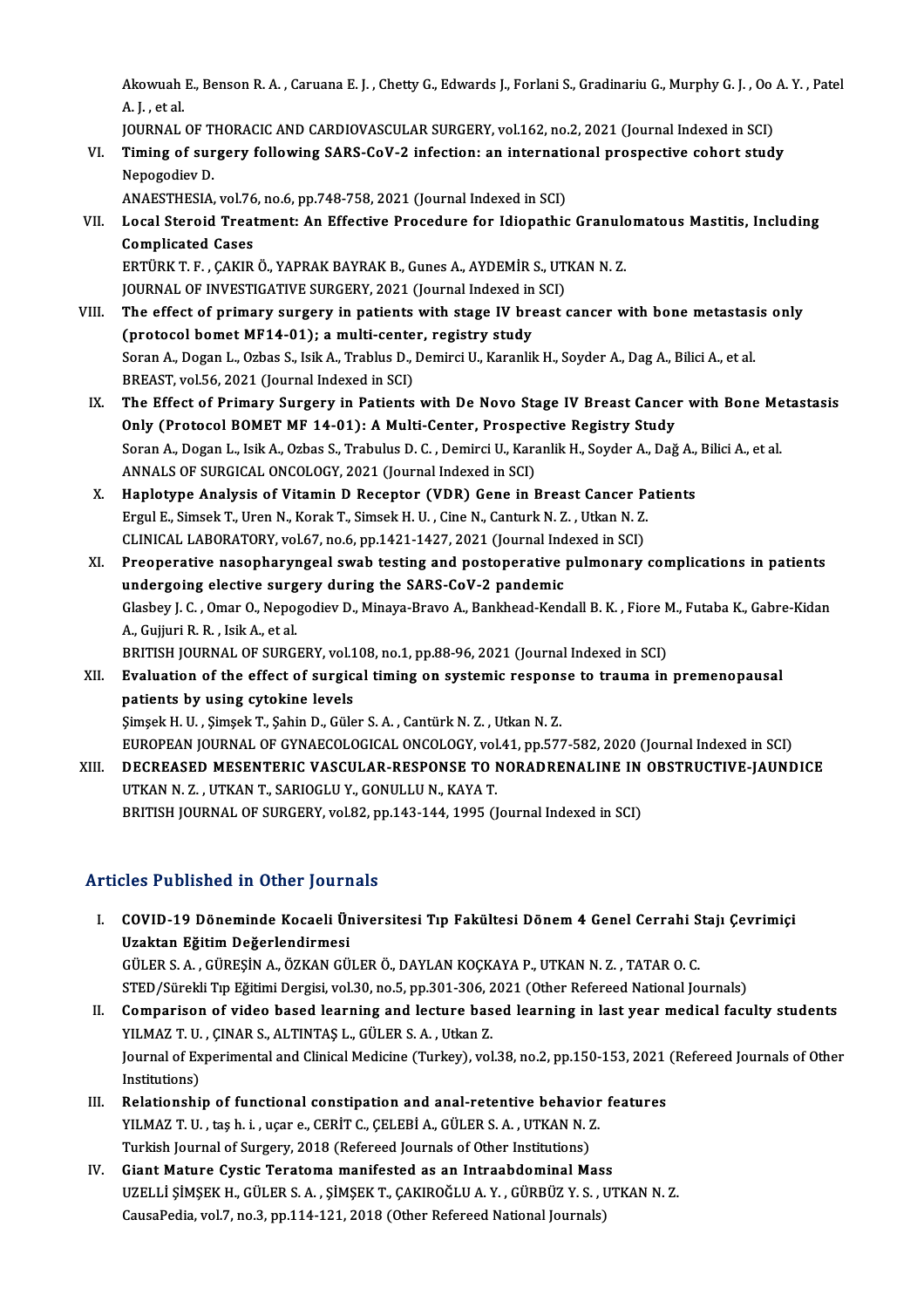- V. Unilateral Exophthamos Of Graves' Diesase Unilateral Exophthamos Of Grav<br>ŞİMŞEK T., GÜLER S. A. , UTKAN N. Z.<br>CausaPedia val 7 na 3 nn 100 112 . CausaPedia,vol.7,no.3,pp.109-113,2018 (Refereed Journals ofOther Institutions) SIMSEK T., GÜLER S. A., UTKAN N. Z.<br>CausaPedia, vol.7, no.3, pp.109-113, 2018 (Refereed Journ<br>VI. TP53 (rs1042522) Polymorphism in Breast Cancer<br>UPEN N. KORAK T. ALTINOK D. ERCÜL E. CÜLLÜQÖLUM
- CausaPedia, vol.7, no.3, pp.109-113, 2018 (Refereed Journals of Other Institutions)<br>TP53 (rs1042522) Polymorphism in Breast Cancer<br>ÜREN N., KORAK T., ALTINOK D., ERGÜL E., GÜLLÜOĞLU M. B. , ŞİMŞEK T., CANTÜRK N. Z. , UTKAN TP53 (rs<br>ÜREN N., I<br>ÇABUK D.<br>Journal of ÜREN N., KORAK T., ALTINOK D., ERGÜL E., GÜLLÜOĞLU M. B. , ŞİMŞEK T., CANTÜRK N. Z. , UTKAN N. Z. , SAZCI .<br>ÇABUK D.<br>Journal of Health Sciences of Kocaeli University, vol.2, no.1, pp.28-31, 2016 (Other Refereed National Jo

CABUK D.<br>Journal of Health Sciences of Kocaeli University, vol.2, no.1, pp.28-31, 201<br>VII. Pilonidal sinüs cerrahisinde Limberg flep<br>CUBUKCU A., BÜYÜKGEBİZ O., GÖNÜLLÜ N. N. , ALPONAT A., UTKAN N. Z. Journal of Health Sciences of Kocaeli University, vol.2, no.1, pp.28-31, 2016 (Other Refereed National Journals)

Kolon ve Rektum Hastalıkları Dergisi, no.9, pp.69, 1999 (Other Refereed National Journals)

CUBUKÇU A., BÜYÜKGEBİZ O., GÖNÜLLÜ N. N. , ALPONAT A., UTKAN N. Z.<br>Kolon ve Rektum Hastalıkları Dergisi, no.9, pp.69, 1999 (Other Refereed National Journals)<br>VIII. Meme kanseri ve aksilla metastazlarının değerlendirilm Kolor<br><mark>Mem</mark><br>rolü<br><sub>P</sub>üvü Meme kanseri ve aksilla metastazlarının değerlendirilmesinde Tc-99m Tetrofosmin sintigra:<br>rolü<br>BÜYÜKGEBİZ O., ÇUBUKÇU A., YİRMİBEŞOĞLU A. O. , ÖZKAN S., YELİMLİEŞ B., UTKAN N. Z. , AKTOLUN C.<br>Klinik ve Denevgel Cerrebi Der

rolü<br>BÜYÜKGEBİZ O., ÇUBUKÇU A., YİRMİBEŞOĞLU A. O. , ÖZKAN S., YELİMLİEŞ B., UTKAN N. Z. , AKTOLUN C.<br>Klinik ve Deneysel Cerrahi Dergisi, vol.7, no.4, pp.192-197, 1999 (Other Refereed National Journals)

## Books&Book Chapters

I. Adı Eylül Sağlık bilimlerinde yaşlılık tə & Book onapters<br>Adı Eylül Sağlık bilimlerinde yaşlılık<br>UTKAN T., GACAR M. N. , UTKAN N. Z. , EFENDİ H.<br>nebel 2009 <mark>Adı Eylül S</mark>a<br>UTKAN T., G*l*<br>nobel, 2009

## nobel, 2009<br>Refereed Congress / Symposium Publications in Proceedings

efereed Congress / Symposium Publications in Proceedings<br>I. Primary surgery in patients with de novo stage IV BC; finalizing the protocol MF07-01 randomized<br>clinical trial reed dong.<br>Primary sur<br>clinical trial Primary surgery in patients with de novo stage IV BC; finalizing the protocol MF07-01 randomized<br>clinical trial<br>Soran A., Ozmen V., Ozbas S., Karanlik H., Muslumanoglu M., Igci A., Canturk Z., Utkan Z., Ozaslan C., EVRENSE

cli<br>So<br>al Soran A., Ozmen V., Ozbas S., Karanlik H., Muslumanoglu M., Igci A., Canturk Z., Utkan Z., Ozaslan C., EVRENSEL T.,<br>al.<br>San Antonio Breast Cancer Symposium, San-Antonio, Northern Mariana Islands, 10 - 14 December 2019, vol

- al.<br>I . Comparative Proteome Analysis Of Breast Cancer Tissues To Investigate Breast Cancer Metabolism<br>I . Comparative Proteome Analysis Of Breast Cancer Tissues To Investigate Breast Cancer Metabolism<br>I . Comparative Prot San Antonio Breast Cancer Symposium, San-Antonio, Northern Maria<br>Comparative Proteome Analysis Of Breast Cancer Tissues To<br>KARAOSMANOĞLU K., KASAP M., AKPINAR G., GÜREL B., UTKAN N. Z.<br>ASCP (EMBO Mesting Weshington Kiribat Comparative Proteome Analysis Of Breast Cancer Tissues T<br>KARAOSMANOĞLU K., KASAP M., AKPINAR G., GÜREL B., UTKAN N.<br>ASCB/EMBO Meeting, Washington, Kiribati, 7 - 11 December 2019<br>The impertance of primery surgery in patient KARAOSMANOĞLU K., KASAP M., AKPINAR G., GÜREL B., UTKAN N. Z.<br>ASCB/EMBO Meeting, Washington, Kiribati, 7 - 11 December 2019<br>III. The importance of primary surgery in patients with de novo stage IV BC surviving at least 5 y
- ASCB/EMBO Meeting, Washington, Kiribati, 7 11<br>The importance of primary surgery in patie<br>Protocol MF07-01 randomized clinical trial<br>Ozmon V. Ozbas S. Karanlik H. Muslumanoglu M The importance of primary surgery in patients with de novo stage IV BC surviving at least 5 years:<br>Protocol MF07-01 randomized clinical trial<br>Ozmen V., Ozbas S., Karanlik H., Muslumanoglu M., Igci A., Canturk Z., Utkan Z., Protocol MF07-01 randomized clinical trial<br>Ozmen V., Ozbas S., Karanlik H., Muslumanoglu M., Igci A., Canturk Z., Utkan Z., Ozaslan C., Evrensel T., Uras C.<br>44th Congress of the European-Society-for-Medical-Oncology (ESMO) Ozmen V., Ozbas S., Ka<br>44th Congress of the<br>October 2019, vol.30<br>The importance of 14th Congress of the European-Society-for-Medical-Oncology (ESMO), Barcelona, Spain, 27 September - 01<br>October 2019, vol.30<br>IV. The importance of primary surgery in patients with de novo stage IV BC surviving at least 5 ye
- October 2019, vol.30<br>IV. The importance of primary surgery in patients with de novo stage IV BC surviving at least 5 years:<br>Protocol MF07-01 randomized clinical trial The importance of primary surgery in patients with de novo stage IV BC surviving at least 5 years<br>Protocol MF07-01 randomized clinical trial<br>ÖZMEN V., ÖZBAŞ S., KARANLIK H., MÜSLÜMANOĞLU M. E. , İĞCİ A., CANTÜRK N. Z. , UT Protocol MF07-01 rando<br>ÖZMEN V., ÖZBAŞ S., KARAN<br>EVRENSEL T., URAS C., et al.<br>44th ESMO constesse BARSE ÖZMEN V., ÖZBAŞ S., KARANLIK H., MÜSLÜMANOĞLU M. E. , İĞCİ A., CANTÜRK N. Z.<br>EVRENSEL T., URAS C., et al.<br>44th ESMO congress, BARSELONA, Spain, 27 September - 01 October 2019, vol.30<br>The role of logo regional treatment in EVRENSEL T., URAS C., et al.<br>44th ESMO congress, BARSELONA, Spain, 27 September - 01 October 2019, vol.30<br>V. The role of loco-regional treatment in long-term quality of life in de novo Stage IV breast cancer<br>patients: Prot 44th ESMO congress, BARSELONA, Spain, 27 September - 01 October 2019, vol.30
- The role of loco-regional treatment in long-term quality of life in de novo Stage IV breast cancer<br>patients: Protocol MF07-01Q<br>SORAN A., SOYDER A., ÖZBAŞ S., ÖZMEN V., KARANLIK H., İĞCİ A., MÜSLÜMANOĞLU M. E. , EVRENSEL T. patients: Protocol MF<br>SORAN A., SOYDER A., ÖZ<br>N. Z. , UTKAN N. Z. , et al.<br>20th annual meeting the

SORAN A., SOYDER A., ÖZBAŞ S., ÖZMEN V., KARANLIK H., İĞCİ A., MÜSLÜMANOĞLU M. E. , EVRENSEL T., CANTÜR<br>N. Z. , UTKAN N. Z. , et al.<br>20th annual meeting the American Society of Breast Surgeon, Dallas, United States Of Amer N. Z. , UTKAN N. Z. , et al.<br>20th annual meeting the American Society of Breast Surgeon, Dallas, United States Of America, 30 April - 05 May<br>2019 20th annual meeting the American Society of Breast Surgeon, Dallas, United States Of America, 30 April - 05 M<br>2019<br>VI. Obezite Tedavisinde Yardımcı ve Destekleyici Yöntem Olarak Kullanılan Mide Balonu Tekniğinde<br>Witamin ve

2019<br>Obezite Tedavisinde Yardımcı ve Destekleyici Yöntem Olarak Kullanılaı<br>Vitamin ve Mikronütrient Yetmezliği ve Periferik Polinöropati Gelişimi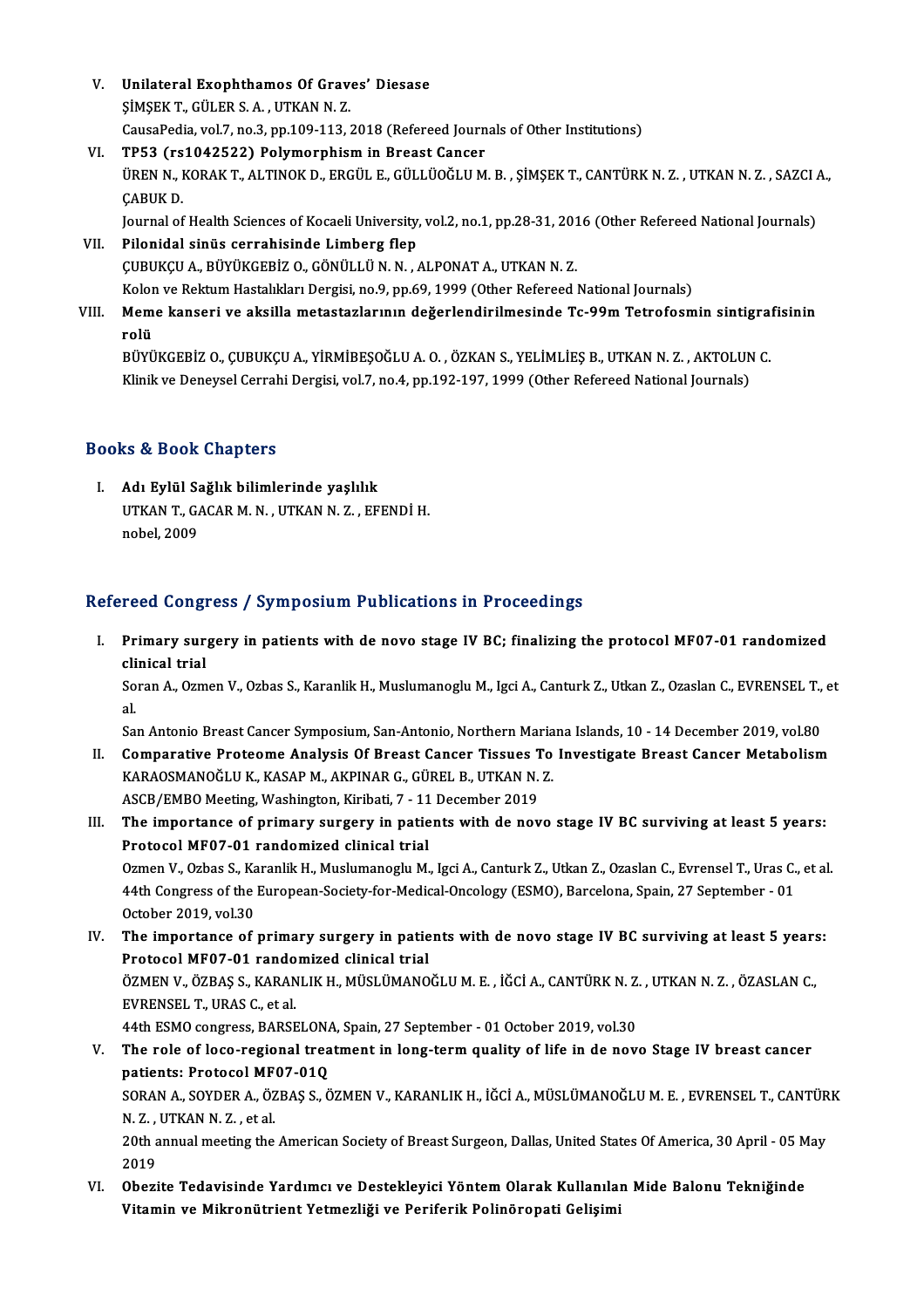GÜLER S. A. , ONBAŞILAR U., ŞİMŞEK T., KAYA H., UTKAN N. Z. , CANTÜRK N. Z.<br>14. Endeskenik Lanareskanik Carrabi Kangresi isint yütk MMESA Spring Mest

14. Endoskopik Laparoskopik Cerrahi Kongresi joint with MMESA Spring Meeting, Bafra, Cyprus (Kktc), 19 - 22<br>April 2019 GÜLER S. A.<br>14. Endosko<br>April 2019<br>BLM Cone

## VII. BLM Gene (rs2270132) Variant in Patients with Breast Cancer

KORAKT.,ERGÜL E.,ÜRENN.,AltınokD.,ŞİMŞEKT.,UTKANN.Z. ,CANTÜRKN.Z. ,GÜLLÜOĞLUM.B. ,SAZCIA. BLM Gene (rs2270132) Variant in Patients with Breast Cancer<br>KORAK T., ERGÜL E., ÜREN N., Altınok D., ŞİMŞEK T., UTKAN N. Z. , CANTÜRK N. Z. , GÜLLÜOĞLU M. B. , SAZCI A.<br>INTERNATIONAL CONGRESS ON BIOLOGICAL AND MEDICAL SCIE KORAK T., ERGÜL<br>INTERNATIONAL<br>November 2018<br>Preast sanser s INTERNATIONAL CONGRESS ON BIOLOGICAL AND MEDICAL SCIENCES 2018NIGDE, TURKEY, 31 October - 03<br>November 2018<br>VIII. Breast cancer stem cell isolation from primary tumor and performing characterization with suitable<br>mammosphar

November 2018<br>Breast cancer stem cell isolation from primary tumor and performing characterization with suitable<br>mammosphere and ALDH assay. Breast cancer stem cell isolation from primary tum<br>mammosphere and ALDH assay.<br>Uslu G., Halbutoğulları Z. S. , Gacar G., Utkan N. Z. , Yazır Y.<br>Uluclarares: Katılımlı 7. Multidisinliner Kanser Arastrma

Uluslararası Katılımlı 7. Multidisipliner Kanser Araştırma 1.Temel Onkoloji Kongresi., İzmir, Turkey, 11 - 14 October<br>2018 Uslu G<br>Ulusla<br>2018<br>Malas Uluslararası Katılımlı 7. Multidisipliner Kanser Araştırma 1.Temel Onkoloji Kongresi., İzmir, Turkey, 11 - 14 Oc<br>2018<br>IX. Molecular Subtypes of Young Versus Very Young Breast Carcinoma Association with Prognostic<br>Factors

2018<br>Molecul<br>Factors<br>CÜLEP S Molecular Subtypes of Young Versus Very Young Breas<br>Factors<br>GÜLER S. A. , ŞİMŞEK T., ÇINAR S., CANTÜRK N. Z. , UTKAN N. Z.<br>Preastanbul 2019-11- 12 Ostabar 2018

Factors<br>GÜLER S. A. , ŞİMŞEK T., ÇINAR S., CANTÜ<br>Breastanbul 2018, 11 - 13 October 2018<br>Cons Mame Kanseninde Meleküler Al

- GÜLER S. A. , ŞİMŞEK T., ÇINAR S., CANTÜRK N. Z. , UTKAN N. Z.<br>Breastanbul 2018, 11 13 October 2018<br>X. Genç Meme Kanserinde Moleküler Altgrupların Prognostik Faktörlerle İlişkisi<br>CÜLER S. A. SİMSEK T. CINAR S. CANTÜR N. Breastanbul 2018, 11 - 13 October 2018<br>Genç Meme Kanserinde Moleküler Altgrupların Prognos<br>GÜLER S. A. , ŞİMŞEK T., ÇINAR S., CANTÜRK N. Z. , UTKAN N. Z.<br>21 Ulusel Cenrebi Kanspeel, Antelye Turkey 11 - 15 Anril 2019 GÜLER S. A. , ŞİMŞEK T., ÇINAR S., CANTÜRK N. Z. , UTKAN N. Z.<br>21.Ulusal Cerrahi Kongresİ, Antalya, Turkey, 11 - 15 April 2018 GÜLER S. A. , ŞİMŞEK T., ÇINAR S., CANTÜRK N. Z. , UTKAN N. Z.<br>21.Ulusal Cerrahi Kongresİ, Antalya, Turkey, 11 - 15 April 2018<br>XI. Obezite Tedavi Takımında Obezite Koordinatörlüğü Kavramı ve Kazandırdıkları<br>CÜLER S. A.
- 21.Ulusal Cerrahi Kongresİ, Antalya, Turkey, 11 15 April 2018<br>Obezite Tedavi Takımında Obezite Koordinatörlüğü Kavram<br>GÜLER S. A. , CEVİZLİ S. İ. , ŞİMŞEK T., CANTÜRK N. Z. , UTKAN N. Z.<br>21 Husal Cerrahi Kongresi, Antaly Obezite Tedavi Takımında Obezite Koordinatörlüğü Kavr<br>GÜLER S. A. , CEVİZLİ S. İ. , ŞİMŞEK T., CANTÜRK N. Z. , UTKAN N<br>21.Ulusal Cerrahi Kongresi, Antalya, Turkey, 11 - 15 April 2018<br>Endemetrierisin naden olduğu sekal apen GÜLER S. A. , CEVİZLİ S. İ. , ŞİMŞEK T., CANTÜRK N. Z. , UTKAN N. Z.<br>21.Ulusal Cerrahi Kongresi, Antalya, Turkey, 11 - 15 April 2018<br>XII. Endometriozisin neden olduğu çekal apendiksin intussepsiyonu: Laparoskopik Yönet
- 21.Ulusal Cerrahi Kongresi, Antalya, Turkey, 11 15 April 2018<br><mark>Endometriozisin neden olduğu çekal apendiksin intussepsiyon</mark><br>PÖSTEKİ G., GÜREŞİN A., GÜLER S. A. , KILIÇ E., ŞİMŞEK T., UTKAN N. Z.<br>16. TÜRK KOLON ve REKTIM Endometriozisin neden olduğu çekal apendiksin intussepsiyonu: Laparoskopik Yöne<br>PÖSTEKİ G., GÜREŞİN A., GÜLER S. A. , KILIÇ E., ŞİMŞEK T., UTKAN N. Z.<br>16. TÜRK KOLON ve REKTUM CERAHİSİ KONGRESİ, Turkey, 16 - 20 May 2017, v PÖSTEKİ G., GÜREŞİN A., GÜLER S. A. , KILIÇ E., ŞİMŞEK T., UTKAN N. Z.<br>16. TÜRK KOLON ve REKTUM CERAHİSİ KONGRESİ, Turkey, 16 - 20 May 2017, vol.28, pp.34-36<br>XIII. TISSUE PROTEOME ANALYSIS OF HORMONE RECEPTOR-POSITIVE
- 16. TÜRK KOLON ve REKTUM CERAHİSİ KONGRESİ, Turkey, 16 20 May 2017, vol<br>TISSUE PROTEOME ANALYSIS OF HORMONE RECEPTOR-POSITIVE BREAS<br>KARAOSMANOĞLU K., Güneş A., KASAP M., UTKAN N. Z. , AKPINAR G., GÜLER S. A.<br>ASCP EMPO Me TISSUE PROTEOME ANALYSIS OF HORMONE RECEPTOR-POSITIVE BREAST CANO<br>KARAOSMANOĞLU K., Güneş A., KASAP M., UTKAN N. Z. , AKPINAR G., GÜLER S. A.<br>ASCB EMBO Meeting 2017, Philadelphia, United States Of America, 2 - 06 December KARAOSMANOĞLU K., Güneş A., KASAP M., UTKAN N. Z., AKPINAR G., GÜLER S. A.<br>ASCB EMBO Meeting 2017, Philadelphia, United States Of America, 2 - 06 December 2017<br>XIV. TISSUE PROTEOME ANALYSIS OF HORMONE RECEPTOR-POSITIVE BRE
- ASCB EMBO Meeting 2017, Philadelphia, United States Of America, 2 06 December 2017<br>TISSUE PROTEOME ANALYSIS OF HORMONE RECEPTOR-POSITIVE BREAST CANCEF<br>KARAOSMANOĞLU K., GÜNEŞ A., KASAP M., UTKAN N. Z. , AKPINAR G., GÜREL TISSUE PROTEOME ANALYSIS OF HORMONE RECEPTOR-POSITIVE BREAST CANO<br>KARAOSMANOĞLU K., GÜNEŞ A., KASAP M., UTKAN N. Z. , AKPINAR G., GÜREL B., GÜLER S.<br>ASCB-EMBO 2017 Meeting, Philadelphia, United States Of America, 2 - 06 De KARAOSMANOĞLU K., GÜNEŞ A., KASAP M., UTKAN N. Z. , AKPINAR G., GÜREL B., GÜLER S. A.<br>ASCB-EMBO 2017 Meeting, Philadelphia, United States Of America, 2 - 06 December 2017<br>XV. Travmaya sistemik cevabın modifiye radikal
- ASCB-EMBO 2017 Meeting, Philadelphia, United States Of A<br><mark>Travmaya sistemik cevabın modifiye radikal mastek</mark><br>ahstalarda sitokinler kullanılarak değerlendirilmesi<br>117ELLİ SİMSEK UL SİMSEK T. SAHİN D. GÜLER S. A. GANI Travmaya sistemik cevabın modifiye radikal mastektomi uygulanan farklı<br>ahstalarda sitokinler kullanılarak değerlendirilmesi<br>UZELLİ ŞİMŞEK H., ŞİMŞEK T., ŞAHİN D., GÜLER S. A. , CANTÜRK N. Z. , UTKAN N. Z.<br>9. Cannaki Anastu ahstalarda sitokinler kullanılarak değerlendirilmesi<br>UZELLİ ŞİMŞEK H., ŞİMŞEK T., ŞAHİN D., GÜLER S. A. , CANTÜRK N. Z. , UTKAN N. Z.<br>9. Cerrahi Araştırma Kongresi, Turkey, 10 - 12 November 2017 UZELLİ ŞİMŞEK H., ŞİMŞEK T., ŞAHİN D., GÜLER S. A. , CANTÜRK N. Z. , UTKAN N. Z.<br>9. Cerrahi Araştırma Kongresi, Turkey, 10 - 12 November 2017<br>XVI. Kocaeli Üniversitesi Tıp Fakültesi'nde dönem 4 genel cerrahi stajında p
- 9. Cerrahi Araştırma Kongresi, Turkey, 10 12 November 2017<br>Kocaeli Üniversitesi Tıp Fakültesi'nde dönem 4 genel cerrahi st<br>çekirdek eğitim programına göre yapılandırılmasının sonuçları<br>ÇÜLER S. A. SİMSEK T. FİDAN A. ÖMER Kocaeli Üniversitesi Tıp Fakültesi'nde dönem 4 ge<br>çekirdek eğitim programına göre yapılandırılması<br>GÜLER S.A., ŞİMŞEKT., FİDAN A., ÖMERT., UTKAN N.Z.<br>9. Cerrebi Arastırma Kongresi Turkay 10, 12 Novembe çekirdek eğitim programına göre yapılandırılmasının sor<br>GÜLER S. A. , ŞİMŞEK T., FİDAN A., ÖMER T., UTKAN N. Z.<br>9. Cerrahi Araştırma Kongresi, Turkey, 10 - 12 November 2017<br>Mama Straataktik İsaratlama Ölümgül Kamplikasyanı
- 9. Cerrahi Araştırma Kongresi, Turkey, 10 12 November 2017<br>XVII. Meme Streotaktik İşaretleme Ölümcül Komplikasyon: Stereotaktik Telin Perikarda Saplanması PÖSTAKİG.,GÜREŞİNA.,GÜLERS.A. ,ŞİMŞEKT.,UTKANN.Z. 14. Ulusal Meme Hastalıkları Kongresi, Antalya, Turkey, 19 - 22 October 2017 PÖSTAKİ G., GÜREŞİN A., GÜLER S. A. , ŞİMŞEK T., UTKAN N. Z.<br>14. Ulusal Meme Hastalıkları Kongresi, Antalya, Turkey, 19 - 22 October 2017<br>XVIII. Endometriozisin Neden Olduğu Çekal Apendiksin İntussepisyonu: Laparoskopi
- 14. Ulusal<br><mark>Endomet</mark><br>Sunumu<br>PÖSTEKİ Endometriozisin Neden Olduğu Çekal Apendiksin İntussepisyo<br>Sunumu<br>PÖSTEKİ G., GÜREŞİN A., GÜLER S. A. , KILIÇ E., ŞİMŞEK T., UTKAN N. Z.<br>16. Türk Kolon ve Beltium Cenrabisi Kongresi Turkey, 16., 20 Mey 201 Sunumu<br>16.TEKİ G., GÜREŞİN A., GÜLER S. A. , KILIÇ E., ŞİMŞEK T., UTKAN N. Z.<br>16. Türk Kolon ve Rektum Cerrahisi Kongresi, Turkey, 16 - 20 May 2017

PÖSTEKİ G., GÜREŞİN A., GÜLER S. A. , KILIÇ E., ŞİMŞEK T., UTKAN N. Z.<br>16. Türk Kolon ve Rektum Cerrahisi Kongresi, Turkey, 16 - 20 May 2017<br>XIX. Uygulanan yabancı enteral beslenme yöntemlerinin evde bakım hemşireleri 16. Türk Kolon ve Rektum Cerrahisi Kongresi, Turkey, 16 - 20 May 2017<br>Uygulanan yabancı enteral beslenme yöntemlerinin evde bakım hemşireleri ile takibi: Koca<br>Üniversitesi Araştırma ve Uygulama Hastanesi Genel Cerrahi Serv Uygulanan yabancı enter<br>Üniversitesi Araştırma ve<br>gastrostomi deneyimleri<br>CÜLERS A. SİMSEKT CIN Üniversitesi Araştırma ve Uygulama Hastanesi Genel Cerrahi Servisi perki<br>gastrostomi deneyimleri<br>GÜLER S.A. , ŞİMŞEK T., ÇINAR S., SARI V., PÖSTEKİ G., UTKAN N. Z. , CANTÜRK N. Z.<br>12. Ulucal Endeckenik Lananokenik Cerrahi

gastrostomi deneyimleri<br>GÜLER S. A. , ŞİMŞEK T., ÇINAR S., SARI V., PÖSTEKİ G., UTKAN N. Z. , CANTÜRK N. Z.<br>13. Ulusal Endoskopik Laparoskopik Cerrahi Kongresi, Turkey, 19 - 22 April 2017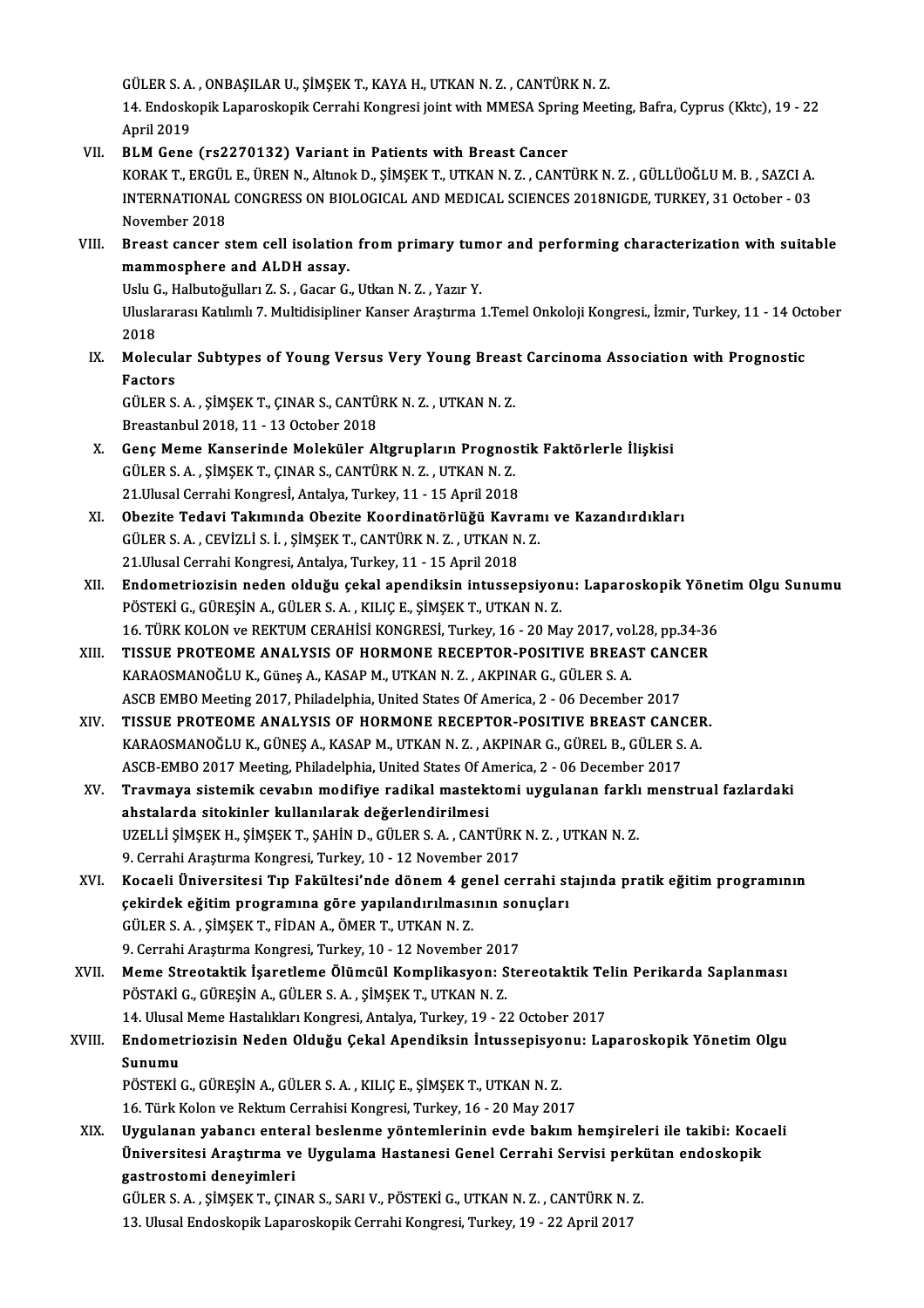| XX.          | Mide Kanseri Tedavisini Belirlemede Operabilitelerini ve Nonrezektabilitelerini Tespit Açısından                         |
|--------------|--------------------------------------------------------------------------------------------------------------------------|
|              | Tümör Belirteçlerinin Yeri                                                                                               |
|              | GÜLER S. A., ŞİMŞEK T., YAVUZ Ö., ERTÜRK T. F., UTKAN N. Z.                                                              |
|              | 14. Ulusal Hepato-Gastroenteroloji Kongresi / 5. Ulusal Gastroenteroloji Cerrahisi Kongresi / 1. Euroasian               |
|              | Gastroenterological Association Symposium, Turkey, 5 - 08 April 2017                                                     |
| XXI.         | Factors related with recurrence of Idiopathic granulomatous mastitis: A Multicenter Turkish study                        |
|              | with 720 cases                                                                                                           |
|              | UYSAL E., Halil T., GİRGİN S., KARANLIK H., CABİOGLU N., UTKAN N. Z., MARALCAN G., KAMALI POLAT A., ERSOY Y.             |
|              | E, AKCAN A.C., et al.                                                                                                    |
|              | 27th Annual Interdisciplinary Breast Center Conference, Las Vegas, United States Of America, 11 - 15 March 2017          |
| XXII.        | Factors related with reccurence of idiopathic granulomatous mattitis: a multicenter turkish study                        |
|              | wity 720 cases                                                                                                           |
|              | UYSAL E., halil t., GİRGİN S., KARANLIK H., cabioğlu n., UTKAN N. Z., meralcan g., KAMALI POLAT A., ersoy y. e.,         |
|              | akan a c, et al                                                                                                          |
|              | 27. Annuals Interdisiplinary Breast Cancer Conference, las vegas, 11 - 15 March 2017                                     |
| XXIII.       | The importance of loco-regional tumor burden and surgery on survival in patients with de novo                            |
|              | stage IV breast cancer; post-hoc analyses of protocol MF07-01                                                            |
|              | Ozmen V., Ozbas S., Karanlik H., Muslumanoglu M., Igci A., Canturk Z., Utkan N. Z., Ozaslan C., Evrensel T., Uras C., et |
|              | al.                                                                                                                      |
|              | San Antonio Breast Cancer Symposium, San-Antonio, Northern Mariana Islands, 6 - 10 December 2016, vol.77                 |
| XXIV.        | TISSUE PROTEOME ANALYSIS OF HORMONE RECEPTOR-POSITIVE BREAST CANCER.                                                     |
|              | Yoneten K., Gunes A., KASAP M., UTKAN N. Z., AKPINAR G., Gurel B., GÜLER S. A.                                           |
|              | Annual Joint Meeting of American-Society-for-Cell-Biology/European-Molecular-Biology-Organization                        |
|              | (ASCB/EMBO), Pennsylvania, United States Of America, 2 - 06 December 2017, vol.28                                        |
| XXV.         | Fonksiyonel Kabızlığı Olan Hastalarda Anal Kişilik Bulguları Mevcut                                                      |
|              | YILMAZ T. U., TAŞ H. İ., uçar e., CERİT C., ÇELEBİ A., GÜLER S. A., UTKAN N. Z.                                          |
| XXVI.        | 20. Ulusal Cerrahi Kongresi, Antalya, Turkey, 13 - 17 April 2017<br>ulusal sağlıkta kalite forumu                        |
|              | UTKAN N. Z                                                                                                               |
|              | USKAF 2016, Turkey, 14 - 15 May 2016                                                                                     |
| <b>XXVII</b> | Mezuniyet öncesi genel cerrahi eğitiminde video üzerinden eğtiim ile eğitmen ile                                         |
|              | eğitiminkarşılaştırılşması                                                                                               |
|              | yılmaz t. u., GÜLER S. A., UTKAN N. Z.                                                                                   |
|              | 20. Ulusal Cerrahi Kongresi, Turkey, 13 - 17 April 2016                                                                  |
| XXVIII.      | Fonksiyonel kabızlığı olan hastalarda anal kişilik bulguları mevcut                                                      |
|              | YILMAZ T. U., TAŞ H. İ., UÇAR E., CERİT C., ÇELEBİ A., GÜLER S. A., UTKAN N. Z.                                          |
|              | 20. Ulusal Cerrahi Kongresi, Turkey, 13 - 17 April 2016                                                                  |
| XXIX.        | Takım çalışmasına dayalı öğrenmenin mezuniyet öncesi genel Cerrahi eğitiminde uygulanması                                |
|              | yılmaz t. u., GÜLER S. A., ALTINTAŞ L., UTKAN N. Z.                                                                      |
|              | 20. Ulusal Cerrahi kongresi, Turkey, 13 - 17 April 2016                                                                  |
| XXX.         | Takım çalışmasına dayalı öğrenmenin öncesi genel cerrahi eğitimnde uygulanması                                           |
|              | YILMAZ T. U., GÜLER S. A., ALTINTAŞ L., UTKAN N. Z.                                                                      |
|              | 20. Ulusal Cerrahi Kongresi, Turkey, 13 - 17 April 2016                                                                  |
| XXXI.        | Mezuniyet öncesi genel cerrahi eğitiminde video üzerinden eğitim ile eğitmen ile eğitimin                                |
|              | karşılaştırılması                                                                                                        |
|              | YILMAZ T. U., GÜLER S. A., UTKAN N. Z.                                                                                   |
|              | 20. Ulusal Cerrahi Kongresi, Turkey, 13 - 17 April 2016                                                                  |
| <b>XXXII</b> | Hamartom Radyolojik Tanisi İle Kendini Prezente Eden Bir Fibroadenom Olgusu                                              |
|              | ŞİMŞEK T., UZELLİ ŞİMŞEK H., GÜLER S. A. , CANTÜRK N. Z. , UTKAN N. Z.                                                   |
|              | 8. Cerrahi Araştırma Kongresi, Konya, Turkey, 12 - 14 November 2015                                                      |
| XXXIII.      | Olgu Sunumlariyla Rektal Yabanci Cisim Yönetimi                                                                          |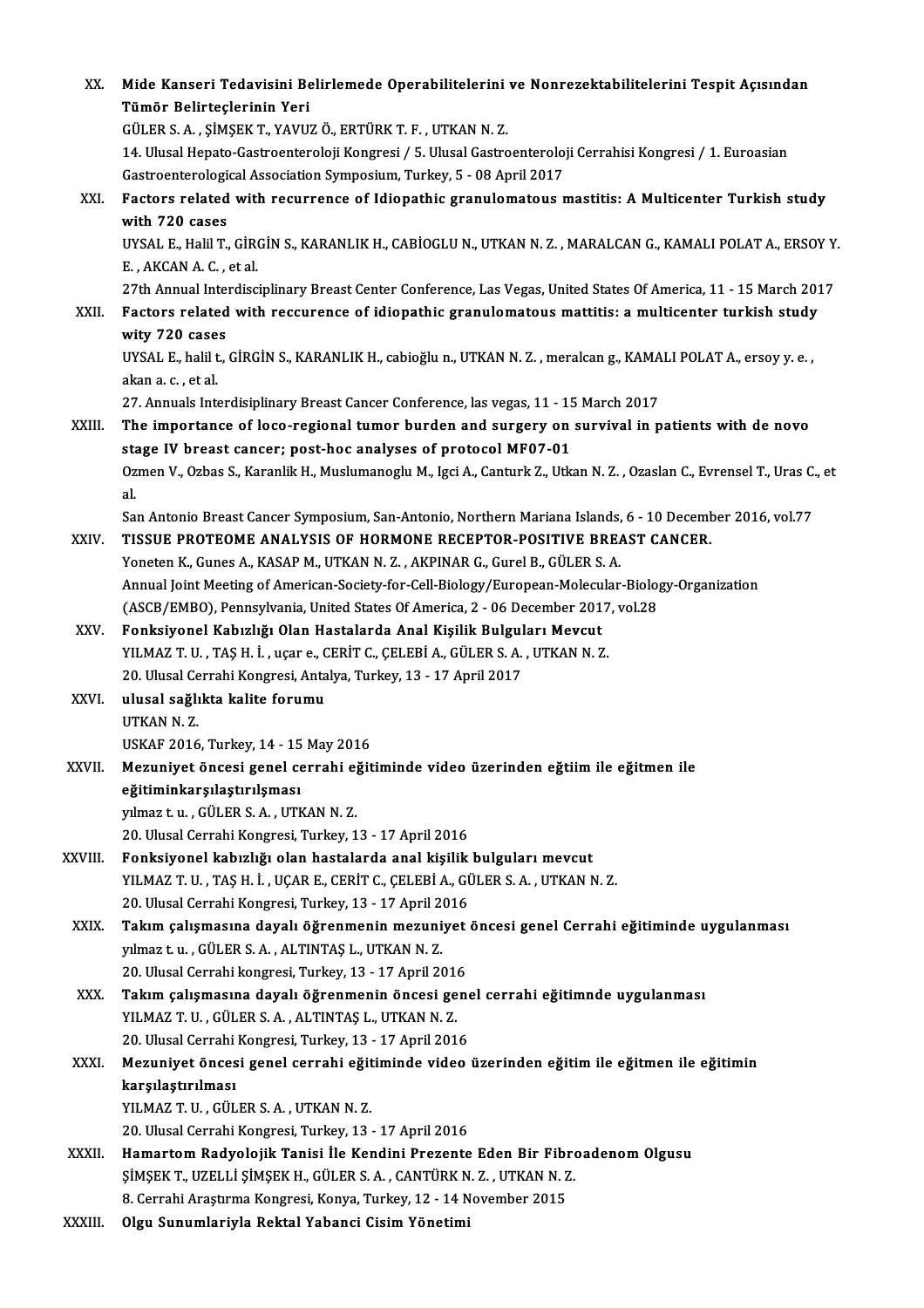GÜLER S. A. , ŞİMŞEK T., YILMAZ T. U. , GÖKHAN P., YAVUZ Ö., UTKAN N. Z.<br>8. Carrabi Arastruma Kongresi, Konua, Turkay, 13., 14 Navambar 2015 GÜLER S. A. , ŞİMŞEK T., YILMAZ T. U. , GÖKHAN P., YAVUZ Ö., UTKAN N.<br>8. Cerrahi Araştırma Kongresi, Konya, Turkey, 12 - 14 November 2015<br>Nadin Akut Konin Sababi İnge Barsak Vakulusu, Bir Olsu GÜLER S. A. , ŞİMŞEK T., YILMAZ T. U. , GÖKHAN P., YAVUZ Ö., UTH<br>8. Cerrahi Araştırma Kongresi, Konya, Turkey, 12 - 14 November<br>XXXIV. Nadir Akut Karin Sebebi İnce Barsak Volvulusu: Bir Olgu<br>8. NASEK T. CÜLER S. A. GAKIR Ö 8. Cerrahi Araştırma Kongresi, Konya, Turkey, 12 - 14 Novembe<br>Nadir Akut Karin Sebebi İnce Barsak Volvulusu: Bir Olg<br>ŞİMŞEK T., GÜLER S.A. , ÇAKIR Ö., UTKAN N. Z. , CANTÜRK N. Z.<br>8. Carrabi Arastırma Kongresi Konya Turkay Nadir Akut Karin Sebebi İnce Barsak Volvulusu: Bir Olgu<br>ŞİMŞEK T., GÜLER S.A. , ÇAKIR Ö., UTKAN N.Z. , CANTÜRK N.Z.<br>8. Cerrahi Araştırma Kongresi, Konya, Turkey, 12 - 14 November 2015 XXXV. Travmaya sistemik cevabın modifiye radikal mastektomi uygulanan farklı menstruel fazlardaki hastalarda sitokinler kullanılarak değerlendirilmesi Travmaya sistemik cevabın modifiye radikal mastektomi uygulanan farklı<br>hastalarda sitokinler kullanılarak değerlendirilmesi<br>UZELLİ ŞİMŞEK H., ŞİMŞEK T., ŞAHİN D., GÜLER S. A. , CANTÜRK N. Z. , UTKAN N. Z.<br>9. Cerrebi Arastı hastalarda sitokinler kullanılarak değerlendirilmesi<br>UZELLİ ŞİMŞEK H., ŞİMŞEK T., ŞAHİN D., GÜLER S. A. , CANTÜRK N. Z. , UJ<br>9. Cerrahi Araştırma Kongresi, Kocaeli, Turkey, 10 - 12 November 2015<br>Mediastinal Ektonik Tiroid UZELLİ ŞİMŞEK H., ŞİMŞEK T., ŞAHİN D., GÜLER S. A. , CANTÜRK N. Z. ,<br>9. Cerrahi Araştırma Kongresi, Kocaeli, Turkey, 10 - 12 November 201<br>XXXVI. Mediastinal Ektopik Tiroid Dokusunda Papiller Tiroid Kanseri<br>67PAV S. SEZER H 9. Cerrahi Araştırma Kongresi, Kocaeli, Turkey, 10 - 12 November 2015<br>Mediastinal Ektopik Tiroid Dokusunda Papiller Tiroid Kanseri<br>ÖZBAY S., SEZER H. F. , TEMEL A. G. , UTKAN N. Z. , LİMAN Ş. T. , MEHMETOĞLU S. S. , TOPÇU Mediastinal Ektopik Tiroid Dokusunda Papiller Tiroid K<br>ÖZBAY S., SEZER H. F. , TEMEL A. G. , UTKAN N. Z. , LİMAN Ş. T.<br>8. Ulusal Göğüs Cerrahisi Kongresi, Turkey, 23 - 26 April 2015<br>Diforensiya Tiroid Kansarlari ve Nodüler ÖZBAY S., SEZER H. F. , TEMEL A. G. , UTKAN N. Z. , LİMAN Ş. T. , MEHMETOĞLU S. S. , TOPÇU S.<br>8. Ulusal Göğüs Cerrahisi Kongresi, Turkey, 23 - 26 April 2015<br>XXXVII. Diferansiye Tiroid Kanserleri ve Nodüler Guatrlı Hast 8. Ulusal Göğüs Cerra<br>Diferansiye Tiroid<br>Değerlendirilmesi<br>Günes A. Gül ER S. A Diferansiye Tiroid Kanserleri ve Nodüler Guatrlı Hastalarda Vitamin D Reseptör Gen Polimorfizn<br>Değerlendirilmesi<br>Güneş A., GÜLER S. A. , ÜREN N., YAVUZ Ö., YİRMİBEŞOĞLU A. O. , Yılmaz T., ERGÜL E., Çubukçu A., UTKAN N. Z.<br> De<mark>ğerlendirilmesi</mark><br>Güneş A., GÜLER S. A. , ÜREN N., YAVUZ Ö., YİRMİBEŞOĞLU A. O. , Yılmaz T., ERGÜ<br>VII.Ulusal Endokrin Cerrahi Kongresi, Antalya, 2015, Turkey, 23 - 26 April 2015<br>Meme Kanserinin Adinenektin Cen Belimerfiz Güneş A., GÜLER S. A. , ÜREN N., YAVUZ Ö., YİRMİBEŞOĞLU A. O. , Y.<br>VII.Ulusal Endokrin Cerrahi Kongresi, Antalya, 2015, Turkey, 23 - 2<br>XXXVIII. Meme Kanserinin Adiponektin Gen Polimorfizmi İle İlişkisi VII.Ulusal Endokrin Cerrahi Kongresi, Antalya, 2015, Turkey, 23 - 26 April 2015<br>Meme Kanserinin Adiponektin Gen Polimorfizmi İle İlişkisi<br>ERBAY B., ERALDEMİR F. C. , ÜREN N., KUM T., ÖZSOY Ö. D. , UTKAN N. Z. , YAVAS İ., E XV.UlusalKlinikBiyokimyaKongresi,Turkey,23 -26April2015 XXXIX. Meme kanserinin Adiponektin gen polimorfizmile ilişkisi erbay b., ERALDEMİR F. C., ÜREN N., KUM T., ÖZSOYÖ. D., UTKAN N. Z., irem y., ERGÜL E. TKBD XV. Ulusal Klinik Biyokimya Konfresi. Fethiye-Muğla, Türkiye, Turkey, 23 - 26 April 2015 erbay b., ERALDEMİR F. C. , ÜREN N., KUM T., ÖZSOY Ö. D. , UTKAN N. Z. , irem y., ERGÜL E.<br>TKBD XV. Ulusal Klinik Biyokimya Konfresi. Fethiye-Muğla, Türkiye, Turkey, 23 - 26 April 2015<br>XL. Kocaeli İlinde Obezite ve Obe TKBD XV. Ulusal Klin<br>Kocaeli İlinde Obe<br>Değerlendirilmesi<br>CÜLER S. A. KIBNA3 Kocaeli İlinde Obezite ve Obezitenin Bir Tedavi Yöntemi Olan Bariatrik Cerrahi Farkındalı<br>Değerlendirilmesi<br>GÜLER S.A., KIRNAZ S., EZGİ U.T., YİRMİBEŞOĞLU A.O., YILMAZ T.U., UTKAN N. Z., CANTÜRK N. Z.<br>7. Ulusal Endelmin Ce Değerlendirilmesi<br>GÜLER S. A. , KIRNAZ S., EZGİ U. T. , YİRMİBEŞOĞLU A. O. , YILMAZ T. U. , UTKAN N. Z. , CANTÜRK N. Z.<br>7. Ulusal Endokrin Cerrahi Kongresi, Turkey, 23 - 26 April 2015 XLI. Meme kanserinin adiponektin gen polimorfizmi ile ilişkisi ERBAYB.,ERALDEMİRF.C. ,ÜRENN.,KUMT.,ÖZSOYÖ.D. ,UTKANN.Z. ,YAVAŞ İ.,ERGÜL E. XV. Ulusal Klinik Biyokimya Kongresi, MUĞLA-FETHİYE, Turkey, 23 - 26 April 2015 ERBAY B., ERALDEMİR F. C. , ÜREN N., KUM T., ÖZSOY Ö. D. , UTKAN N. Z. , YAVAŞ İ., ERGÜL E.<br>XV. Ulusal Klinik Biyokimya Kongresi, MUĞLA-FETHİYE, Turkey, 23 - 26 April 2015<br>XLII. NECESSITY FOR Additional İncisions With XV. Ulusal Klinik Biyokimya Kongresi, MUĞLA-FETHİYE, Turkey, 23 - 26 April 2015<br>Necessity For Additional İncisions With The Cervical Collar İncision To Remove Retrosternal Goi<br>MEHMETOĞLU S. S. , AKGÜL A. G. , TOPÇU S., ÖZB Necessity For Additional Incisions With The Cervical Collar Incision To Rei<br>MEHMETOĞLU S. S., AKGÜL A. G., TOPÇU S., ÖZBAY S., SEZER H. F., LİMAN Ş. T., CAN<br>24th European Respiratory Society Annual Congress, 6 - 10 Septemb MEHMETOĞLU S. S. , AKGÜL A. G. , TOPÇU S., ÖZBAY S., SEZER H. F. , LİMAN Ş. T. , CANTÜRK N. Z. , UTKAN N. Z.<br>24th European Respiratory Society Annual Congress, 6 - 10 September 2014, vol.44<br>XLIII. SERUM NITRIC OXIDE, M 24th European Respiratory Society Annual Congress, 6 - 10 September 2014, vol.44<br>SERUM NITRIC OXIDE, MDA, VEGF,ET IL-18 AND IL-2 LEVELS RELATINSHIP B<br>GRADE AND LYMPH NODE METASTASIS IN PATIENTS WITH BREAST CANCER.<br>ÖZDOĞANH SERUM NITRIC OXIDE, MDA, VEGF,ET IL-18 AND IL-2 LEVELS RELATINSHIP BETW.<br>GRADE AND LYMPH NODE METASTASIS IN PATIENTS WITH BREAST CANCER.<br>ÖZDOĞAN H., ACAR E., UTKAN N. Z. , ERALDEMİR F. C. , KUM T., MARAL KIR H., ÇEKMEN M. GRADE AND LYMPH NODE METASTASIS IN PATIENTS WITH BREAST<br>ÖZDOĞAN H., ACAR E., UTKAN N. Z. , ERALDEMİR F. C. , KUM T., MARAL KIR I<br>14. IFCC WORLDLAB ISTANBUL 2014. 22-26 JUNE 2014., 22 - 26 June 2014<br>Serum nitris evide NO ma XLIV. Serumnitric oxide NOmalonaldialdehyde MDA vascular endothelial growth factor VEGF endothelin 14. IFCC WORLDLAB ISTANBUL 2014. 22-26 JUNE 2014., 22 - 26 June 2014<br>Serum nitric oxide NO malonaldialdehyde MDA vascular endothelial growth factor VEGF endot<br>ET interleukin 18 levels relationship between tumor size grade Serum nitric oxide NO malo<br>ET interleukin 18 levels rela<br>patients with breast cancer<br>ÖZDOČAN H K ESBA A HTKA ET interleukin 18 levels relationship between tumor size grade and lymph node meta<br>patients with breast cancer<br>ÖZDOĞAN H. K. , ESRA A., UTKAN N. Z. , ERALDEMİR F. C. , KUM T., MARAL KIR H., ÇEKMEN M. B.<br>IECC Werldleb Istan patients with breast cancer<br>ÖZDOĞAN H. K. , ESRA A., UTKAN N. Z. , ERALDEMİR F. C. , KUM T., MARAL KIR H., ÇEKMEN M. B.<br>IFCC Worldlab Istanbul 2014, Turkey, 22 - 26 June 2014, vol.52 ÖZDOĞAN H. K. , ESRA A., UTKAN N. Z. , ERALDEMİR F. C. , KUM T., MARAL KIR H., ÇEKMEN M. B.<br>IFCC Worldlab Istanbul 2014, Turkey, 22 - 26 June 2014, vol.52<br>XLV. Retrosternal Guatr Eksizyonunda Servikal Collar İnsizyonun MEHMETOĞLU S. S. , AKGÜL A. G. , TOPÇU S., ÖZBAY S., SEZER H. F. , LİMAN Ş. T. , CANTÜRK N. Z. , UTKAN N. Z.<br>Türk Toraks Derneği 17. Yıllık Kongresi, Turkey, 2 - 06 April 2014 Retrosternal Guatr Eksizyonunda Servikal Collar İnsizyonu<br>MEHMETOĞLU S. S. , AKGÜL A. G. , TOPÇU S., ÖZBAY S., SEZER H. F.<br>Türk Toraks Derneği 17. Yıllık Kongresi, Turkey, 2 - 06 April 2014<br>Tineidektemi Sennesı Hermen Benl MEHMETOĞLU S. S. , AKGÜL A. G. , TOPÇU S., ÖZBAY S., SEZER H. F. , LİMAN Ş. T. , CANTÜRK N. Z. , UTKAN N. Z.<br>Türk Toraks Derneği 17. Yıllık Kongresi, Turkey, 2 - 06 April 2014<br>XLVI. Tiroidektomi Sonrası Hormon Replasma Türk Toraks Derneği 17. Yıllık Kongresi, Turkey, 2 - 06 April 2014<br>Tiroidektomi Sonrası Hormon Replasmanı Yapılmamış Ratların Yağ Doku Kaynaklı Mezenkimal Kök<br>Hücrelerinin İmmunofenotipik, İmmunogenetik, Yapısal ve Telomer Tiroidektom<br>Hücrelerinin<br>İncelenmesi<br>KARAÖZE Sİ Hücrelerinin İmmunofenotipik, İmmunogenetik, Yapısal ve Telomeraz Enzim Aktivite Özelliklerinin<br>İncelenmesi<br>KARAÖZ E., SİMSEK T., OKÇU A., AKSOY A., DURUKSU G., ERMAN G., CANTÜRK N. Z. , UTKAN N. Z. 3.KökHücre Sempozyumu, İstanbul,Turkey,30November -01December 2012,vol.18,pp.617-629 XLVII. Early follow up of a randomized trial evaluating resection of the primary breast tumor in women presenting with de novo stage IV breast cancer Turkish study protocol MF07 01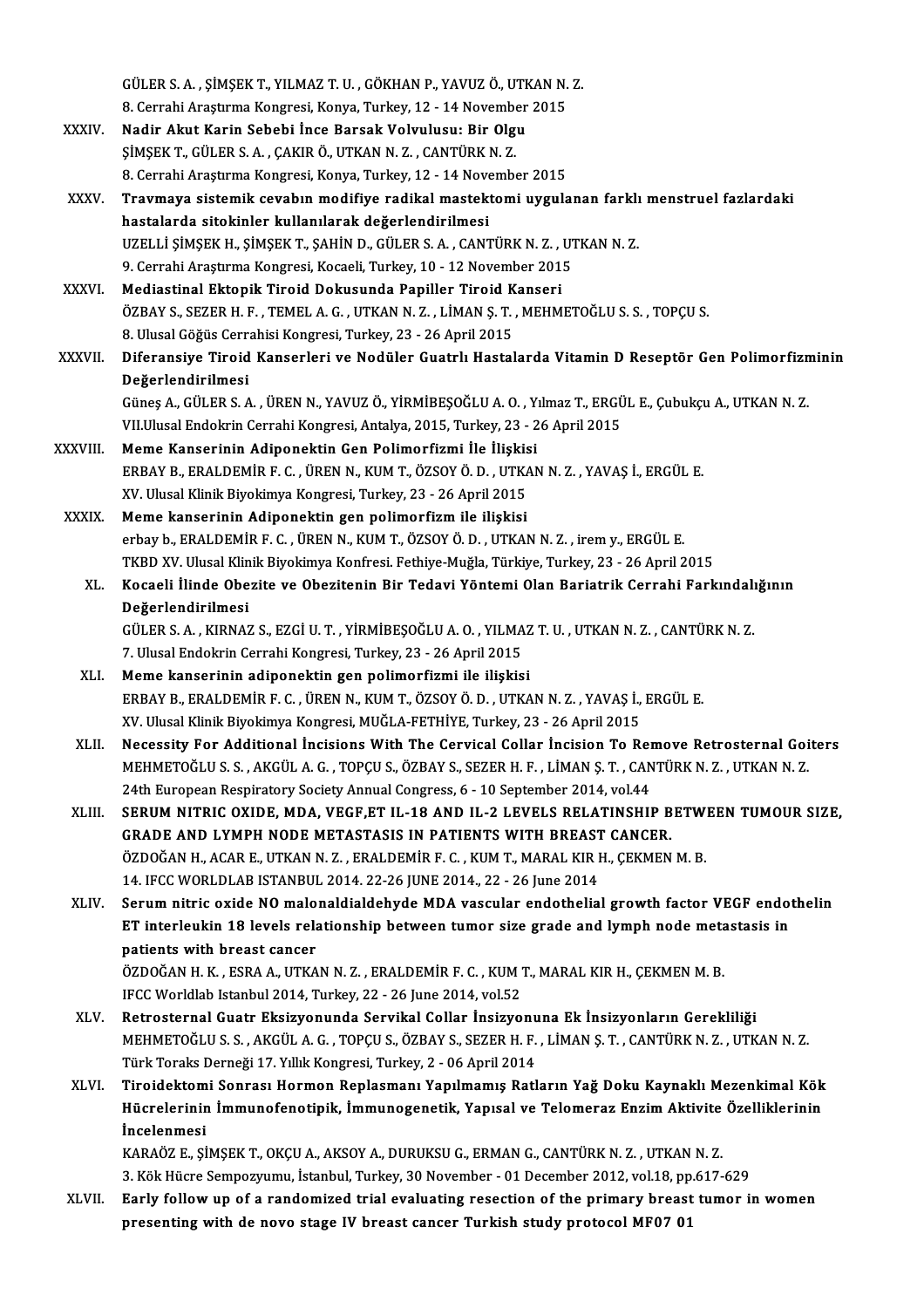soran a., ÖZMEN V., özbaş s., KARANLIK H., MÜSLÜMANOĞLU M. E. , abdullah i., CANTÜRK N. Z. , UTKAN N. Z. ,<br>Özgelen a. evronael t. et el soran a., ÖZMEN V., özbaş s<br>özaslan c., evrensel t., et al.<br>sansen 3 - 34 August 3013 soran a., ÖZMEN V., özbaş s., KARANLIK H.,<br>özaslan c., evrensel t., et al.<br>cancer, 2 - 24 August 2013, vol.73, pp.203<br>''Safra Tası İleyayında Tın Sanatu Bir ' özaslan c., evrensel t., et al.<br>cancer, 2 - 24 August 2013, vol.73, pp.203<br>XLVIII. "Safra Taşı İleusunda Tıp Sanatı: Bir Olgu

- ŞİMŞEK T., UTKAN N. Z., ABDULLAH G., SARISOY H. T., DÖNMEZ M., ÇAKIR Ö. "Safra Taşı İleusunda Tıp Sanatı: Bir Olgu<br>ŞİMŞEK T., UTKAN N. Z. , ABDULLAH G., SARISOY H. T. , DÖNMEZ M., ÇA<br>7. Cerrahi Araştırma Kongresi, Ankara, Turkey, 7 - 09 November 2013<br>"İnkarsore Mergegni Hernisi: Bir Olgu
- XLIX. "Inkarsere Morgagni Hernisi: Bir Olgu<br>SIMSEK T., CANTÜRK N. Z., ELICORA A., UTKAN N. Z., TOPCU S. 7. Cerrahi Araştırma Kongresi, Ankara, Turkey, 7 - 09 Novembe<br>"İnkarsere Morgagni Hernisi: Bir Olgu<br>ŞİMŞEK T., CANTÜRK N. Z. , ELİÇORA A., UTKAN N. Z. , TOPÇU S.<br>7. Cerrebi Arastırma Kongresi, Ankara Turkey, 7., 09 Novembe 7.CerrahiAraştırmaKongresi,Ankara,Turkey,7 -09November 2013
	- L. ʻ Cerrahi Skar Endometriozisi: Olgu Serisi 7. Cerrahi Araştırma Kongresi, Ankara, Turkey, 7 - 09 November 2013<br>''Cerrahi Skar Endometriozisi: Olgu Serisi<br>ŞİMŞEK T., GÜNEŞ A., UZELLİ ŞİMŞEK H., KARGI E., CANTÜRK N. Z. , UTKAN N. Z. , DÜLGER M.<br>7. Cerrebi Arastuma Ko "Cerrahi Skar Endometriozisi: Olgu Serisi<br>ŞİMŞEK T., GÜNEŞ A., UZELLİ ŞİMŞEK H., KARGI E., CANTÜRK N. Z. , UTK<br>7. Cerrahi Araştırma Kongresi, Ankara, Turkey, 7 - 09 November 2013<br>İzela Dalak Metastarı Gösteren Aksiğer Tümö 7. Cerrahi Araştırma Kongresi, Ankara, Turkey, 7 - 09 November 2013<br>LI. İzole Dalak Metastazı Gösteren Akciğer Tümörü:Olgu sunumu
	- ÇAKIR Ö., DOĞAN D., ŞİMŞEK T., İNAN N., UTKAN N.Z. 32. Ulusal Radyoloji Kongresi, Antalya, Turkey, 28 October - 02 November 2011
- LII. Vitamin D reseptörü polimorfizmlerinin meme kanserindeki rolü 32. Ulusal Radyoloji Kongresi, Antalya, Turkey, 28 October - 02 November 2011<br>Vitamin D reseptörü polimorfizmlerinin meme kanserindeki rolü<br>ERGÜL E., SAZCI A., ŞİMŞEK T., CANTÜRK N. Z. , UTKAN N. Z. , DÜLGER M., CANTÜRK Z. Vitamin D reseptörü polimorfizmlerinin meme kanserindeki rolü<br>ERGÜL E., SAZCI A., ŞİMŞEK T., CANTÜRK N. Z. , UTKAN N. Z. , DÜLGER M., CA<br>11. Ulusal Meme Hastalıkları Kongresi, Antalya, Turkey, 5 - 08 October 2011<br>Kliniğimi 11. Ulusal Meme Hastalıkları Kongresi, Antalya, Turkey, 5 - 08 October 2011<br>LIII. Kliniğimizde paratiroidektomi deneyimimiz
- ŞİMŞEK T., CANTÜRK N. Z., UTKAN N. Z., CANTÜRK Z., ARSLAN B. 5.UlusalEndokrinCerrahiKongresi,Antalya,Turkey,24 -27April2011
- LIV. Hiperparatiroidinin nadir bir sebebi paratiroid karsinomu-Olgu sunumu 5. Ulusal Endokrin Cerrahi Kongresi, Antalya, Turkey, 24 - 27 April 2011<br>Hiperparatiroidinin nadir bir sebebi paratiroid karsinomu-Olgu sunumu<br>ŞİMŞEK T., CANTÜRK N. Z. , CANTÜRK Z., UTKAN N. Z. , İREM Ö., GÜRBÜZ Y. S. , AR Hiperparatiroidinin nadir bir sebebi paratiroid karsinomu-Olgu<br>ŞİMŞEK T., CANTÜRK N. Z. , CANTÜRK Z., UTKAN N. Z. , İREM Ö., GÜRBÜZ<br>5. Ulusal Endokrin Cerrahi Kongresi, Antalya, Turkey, 24 - 27 April 2011<br>Crayes Hastalığın ŞİMŞEK T., CANTÜRK N. Z. , CANTÜRK Z., UTKAN N. Z. , İREM Ö., GÜ<br>5. Ulusal Endokrin Cerrahi Kongresi, Antalya, Turkey, 24 - 27 Apri<br>LV. Graves Hastalığına Bağlı Tek Taraflı Ekzoftalmus:Bir Olgu<br>SİMSEK T. UTKAN N. Z., A
- 5. Ulusal Endokrin Cerrahi Kongresi, Antalya, Turkey, 24 27 April 2011<br>LV. Graves Hastalığına Bağlı Tek Taraflı Ekzoftalmus:Bir Olgu<br>ŞİMŞEK T., UTKAN N. Z. , ARSLAN B., CANTÜRK N. Z. 5.UlusalEndokrinCerrahiKongresi,Antalya,Turkey,24 -27April2011
- LVI. İlk bulgusumetastaz olan foliküler tiroid karsinomu-Olgu sunumu 5. Ulusal Endokrin Cerrahi Kongresi, Antalya, Turkey, 24 - 27 April 2011<br>İlk bulgusu metastaz olan foliküler tiroid karsinomu-Olgu sunumu<br>ŞİMŞEK T., CANTÜRK N. Z. , CANTÜRK Z., UTKAN N. Z. , GÜRBÜZ Y. S. , ÖZÖVER İ.<br>E. Ulu İlk bulgusu metastaz olan foliküler tiroid karsinomu-Olgu sunum<br>ŞİMŞEK T., CANTÜRK N. Z. , CANTÜRK Z., UTKAN N. Z. , GÜRBÜZ Y. S. , ÖZÖ<br>5. Ulusal Endokrin Cerrahi Kongresi, Antalya, Turkey, 24 - 27 April 2011<br>Single sided 5. Ulusal Endokrin Cerrahi Kongresi, Antalya, Turkey, 24 - 27 April 2011<br>LVII. Single-sided thyroidectomy for nodular disease is it a rational approach? Tesg-tinota study
- 5. Ulusal Endokrin Cerrahi Kongresi, Antalya, Turkey, 24 27 April 2011<br>Single-sided thyroidectomy for nodular disease is it a rational approach? Tesg-tinota study<br>EREL S., TANRIKULU Y., ATTAALLAH W., SEN L., LAPSEKİLİ E. Single-sided thyroi:<br>EREL S., TANRIKULU<br>Z. , GÜLLÜOĞLU M. B.<br>13 National Sungigal C EREL S., TANRIKULU Y., ATTAALLAH W., SEN L., LAPSEKİLİ E., GÖRGÜLÜ S., ŞİMŞEK T., CANTÜRK N. Z. , UTKAN N.<br>Z. , GÜLLÜOĞLU M. B.<br>13.National Surgical Congress With International Participation, Sofija, Bulgaria, 7 - 10 Octob

Z,<br>13.<br>22<br>Ec: 13. National Surgical Congress With Into 22<br>22<br>LVIII. Focal Nesidioblastosis in an Adult<br>Simeek T. Utkan Z. Conturk Z.A. Contr

22<br>1932 LVIII. – Focal Nesidioblastosis in an Adult<br>Simsek T., Utkan Z., Canturk Z. A. , Canturk Z. E. , Gurbuz Y., Sarisoy T. Focal Nesidioblastosis in an Adult<br>Simsek T., Utkan Z., Canturk Z. A. , Canturk Z. E. , Gurbuz Y., Sarisoy T.<br>8th Annual ENETS Conference for the Diagnosis and Treatment of Neuroendocine Tumor Disease, Lisbon,<br>Pertugal 9, Simsek T., Utkan Z., Canturk Z. A. , Canturk Z.<br>8th Annual ENETS Conference for the Diag<br>Portugal, 9 - 11 March 2011, vol.94, pp.44<br>Tineid Correbisi Komplikesyonlarında 8th Annual ENETS Conference for the Diagnosis and Treatment of Neuroend<br>Portugal, 9 - 11 March 2011, vol.94, pp.44<br>LIX. Tiroid Cerrahisi Komplikasyonlarından İnsidental Paratiroidektomi<br>SİMSEK T. CANTÜRK N.Z. LUTKAN N.Z. D

Portugal, 9 - 11 March 2011, vol.94, pp.44<br>Tiroid Cerrahisi Komplikasyonlarından İnsidental Paratiroidektomi<br>ŞİMŞEK T., CANTÜRK N. Z. , UTKAN N. Z. , DÜLGER M., CANTÜRK Z., GÜRBÜZ Y. S.<br>9 Medikal Cerrahi Endekrinoloji Megu Tiroid Cerrahisi Komplikasyonlarından İnsidental Paratiroidektomi<br>ŞİMŞEK T., CANTÜRK N. Z. , UTKAN N. Z. , DÜLGER M., CANTÜRK Z., GÜRBÜZ Y. S.<br>9.Medikal-Cerrahi Endokrinoloji Mezuniyet Sonrası Eğitim Kursu, Antalya, Turkey ŞİMŞEK T., CANTÜRK N. Z. , UTKAN N. Z. , DÜLGER M., CANTÜRK Z., GÜRBÜZ<br>9.Medikal-Cerrahi Endokrinoloji Mezuniyet Sonrası Eğitim Kursu, Antalya, 1<br>LX. Duodenal Bulbusda yerleşmiş Nöroendokrin Tümör:Olgu sunumu<br>CANTÜPK N

- 9.Medikal-Cerrahi Endokrinoloji Mezuniyet Sonrası Eğitim Kursu, An<br>Duodenal Bulbusda yerleşmiş Nöroendokrin Tümör:Olgu su<br>CANTÜRK N. Z. , ŞİMŞEK T., UTKAN N. Z. , CANTÜRK Z., GÜRBÜZ Y. S.<br>9 Medikal Cerrabi Endokrinoloji Me LX. Duodenal Bulbusda yerleşmiş Nöroendokrin Tümör:Olgu sunumu<br>CANTÜRK N. Z. , ŞİMŞEK T., UTKAN N. Z. , CANTÜRK Z., GÜRBÜZ Y. S.<br>9.Medikal-Cerrahi Endokrinoloji Mezuniyet Sonrası Eğitim Kursu, Antalya, Turkey, 2 - 05 De
- LXI. KOU Araştırma Hastanesi Genel Cerrahi Kliniğinde Meme Kanseri Tanısı Nedeni ile Opere Edilen 9.Medikal-Cerrahi Endokrinoloji Mezuniyet Sonra<br>KOU Araştırma Hastanesi Genel Cerrahi Kli<br>Hastalarda Risk Faktörlerinin Belirlenmesi<br>ELİPOL N. UTKAN N.Z. CANTÜPK N.Z. KARAÖ KOU Araştırma Hastanesi Genel Cerrahi Kliniği<br>Hastalarda Risk Faktörlerinin Belirlenmesi<br>ELİBOL N., UTKAN N. Z. , CANTÜRK N. Z. , KARAÖZ S.<br>1. Uluslararesi Kadın Sağlığı Kanstasi, Sakamış Turki ELİBOL N., UTKAN N. Z. , CANTÜRK N. Z. , KARAÖZ S.<br>1. Uluslararası Kadın Sağlığı Kongresi, Sakarya, Turkey, 3 - 05 June 2010
- ELİBOL N., UTKAN N. Z. , CANTÜRK N. Z. , KARAÖZ S.<br>1. Uluslararası Kadın Sağlığı Kongresi, Sakarya, Turkey, 3 05 June 2010<br>1. Batın içi kitle şeklinde kendini gösteren dev matür kistik teratom bir olgu sunumu<br>1. SİMSEK 1. Uluslararası Kadın Sağlığı Kongresi, Sakarya, Turkey, 3 - 05 June 2010<br><mark>Batın içi kitle şeklinde kendini gösteren dev matür kistik terator</mark><br>ŞİMŞEK T., UTKAN N. Z. , ÇAKIROĞLU A. Y. , UZELLİ ŞİMŞEK H., CENGİZ E.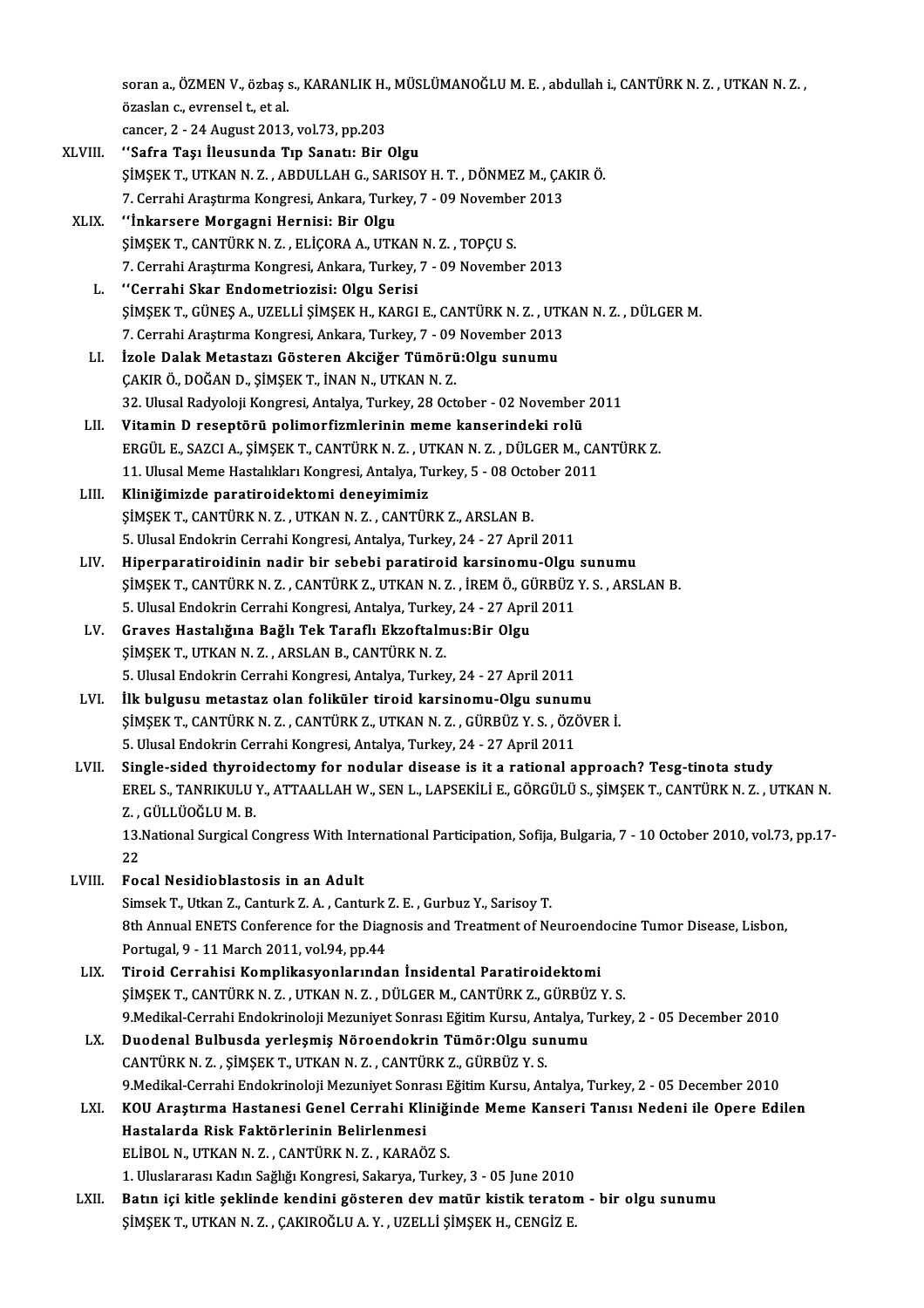|              | 17. Ulusal Cerrahi Kongresi, Ankara, Turkey, 26 - 29 May 2010                                                                                 |
|--------------|-----------------------------------------------------------------------------------------------------------------------------------------------|
| LXIII.       | Deneysel tıkanma ikteri oluşturulan ratlarda anti-TNF antikorun deneysel hemorajik gastrit                                                    |
|              | modelinde sitoprotektif etkisinin incelenmesi                                                                                                 |
|              | ŞİMŞEK T., CANTÜRK N. Z., MÜEZZİNOĞLU B., DİLLİOĞLUGİL M. Ö., MARAL KIR H., UTKAN N. Z., DÜLGER M.                                            |
|              | 17. Ulusal Cerrahi Kongresi, Ankara, Turkey, 26 - 29 May 2010                                                                                 |
| LXIV.        | Memenin primer sarkomu:- bir fibrosarkom olgusu                                                                                               |
|              | ŞİMŞEK T., UTKAN N.Z., ERÇİN C.                                                                                                               |
|              | 17. Ulusal Cerrahi Kongresi, Ankara, Turkey, 26 - 29 May 2010                                                                                 |
| LXV.         | Multinodüler Guatr Olgularında Total ya da Subtotal Tiroidektomi Seçiminin Prospektif Analizi                                                 |
|              | ŞİMŞEK T., CANTÜRK N. Z., GÜRBÜZ Y. S., ÖZTÜRK T., CANTÜRK Z., UTKAN N. Z., ARSLAN B.                                                         |
|              | 8. Medikal ve Cerrahi Endokrinoloji mezuniyet Sonrası Eğitim Kursu, İzmir, Turkey, 5 - 08 November 2009                                       |
| LXVI.        | Abseyi Taklit Eden Dev Malign Filloid Tümör                                                                                                   |
|              | ŞİMŞEK T., UTKAN N.Z., CANTÜRK N.Z., UZELLİ ŞİMŞEK H.                                                                                         |
|              | X. Ulusal Meme Hastalıkları Kongresi, İzmir, Turkey, 30 September - 04 October 2009                                                           |
| LXVII.       | Juvenil Fibroadenom                                                                                                                           |
|              | ŞİMŞEK T., CANTÜRK N. Z., İŞKEN M. T., ERÇİN C., UTKAN N. Z.                                                                                  |
|              | X. Ulusal Meme Hastalıkları Kongresi, İzmir, Turkey, 30 September - 04 October 2009                                                           |
| LXVIII.      | Dev Fillodes Tümörlerinde Anında Meme Rekonstrüksiyonu                                                                                        |
|              | İŞKEN M. T., UTKAN N. Z., DÜLGER M., ERDOĞAN J., ŞİMŞEK T.                                                                                    |
|              | XXXI. Türk Plastik, Rekonstrüktif ve Estetik Cerrahi Ulusal Kongresi, Adana, Turkey, 17 - 21 October 2009, vol.5,                             |
|              | pp 177-181                                                                                                                                    |
| LXIX.        | Erken Ve Lokal İleri Evre Meme Kanserinde Klinik Ve Biyolojik Prognostik Faktörler İle Preoperatif                                            |
|              | Ca 15-3 Ve Cea Değerleri Arasındaki İlişki<br>AKSU M. G., SARPER E. B., DUMAN C., GÜRBÜZ Y., ERÇİN C., ERDOGAN S., UTKAN N. Z., CANTÜRK N. Z. |
|              | 7. UROK 19-23 Nisan 2006 Fethiye, Turkey, 19 April 2006                                                                                       |
| LXX.         | Apolipoprotein E gene polymorphisms in patients with breast cancer.                                                                           |
|              | Sazci A., Ergul E., Canturk Z., Utkan Z.                                                                                                      |
|              | Annual Meeting of the American-Society-of-Human-Genetics, Los-Angeles, Chile, 4 - 08 November 2003, vol.73,                                   |
|              | pp 248                                                                                                                                        |
| LXXI.        | Association of the C677T and A1298C polymorphisms in the MTHFR gene with breast cancer risk in                                                |
|              | Turkish women.                                                                                                                                |
|              | Sazci A., Ergul E., Utkan Z., Canturk Z., Muslumanoglu M., Igci A.                                                                            |
|              | 52nd Annual Meeting of the American-Society-of-Human-Genetics, BALTIMORE, MARYLAND, 15 - 19 October 2002,                                     |
|              | vol 71, pp 240                                                                                                                                |
| LXXII.       | Tc-99m Tetrofosmin sintigrafisinin meme kanserindeki yeri                                                                                     |
|              | BÜYÜKGEBİZ O., YİRMİBEŞOĞLU A. O., ÖZKAN S., YELİMLİEŞ B., ÇUBUKÇU A., UTKAN N. Z., AKTOLUN C.                                                |
|              | V. Meme Hastalıkları Kongresi, İstanbul, Turkey, 7 - 10 April 1999, vol.1, pp.38                                                              |
| LXXIII.      | Laparoskopik splenektomi : Lateral dekubitus pozisyonu tekniği                                                                                |
|              | BÜYÜKGEBİZ O., UTKAN N.Z., CELAYİR F., DÜLGER M.                                                                                              |
|              | Ulusal Cerrahi Kongresi, İzmir, Turkey, 6 - 10 May 1998, pp.112                                                                               |
| <b>LXXIV</b> | TECHNIC AND SEPTIC COMPLICATIONS OF INTERNAL JUGULAR VENOUS CATHETERIZATION IN                                                                |
|              | <b>INTENSIVE CARE PATIENTS</b>                                                                                                                |
|              | cihan y., MİMAROĞLU M. C., UTKAN N. Z.                                                                                                        |
|              | 7TH EUROPEAN CONGRESS ON INTENSIVE CARE MEDICINE, 14 - 17 June 1993, pp.925-926                                                               |
|              |                                                                                                                                               |

## Supported Projects

Supported Projects<br>UTKAN N. Z. , Project Supported by Higher Education Institutions, MEME KANSERİNİN ERKEN TANISINDA<br>KULLANU ARİLECEK POTANSİYEL RİYOMARKER MOLEKÜLLERİN ARASTIRU MASL 3 DE VE NLC MS (MS G Supporteci in ojeces<br>UTKAN N. Z. , Project Supported by Higher Education Institutions, MEME KANSERİNİN ERKEN TANISINDA<br>KULLANILABİLECEK POTANSİYEL BİYOMARKER MOLEKÜLLERİN ARAŞTIRILMASI: 2-DE VE NLC-MS/MS ÇALIŞMASI, UTKAN N. Z.<br>KULLANILA<br>2018 - 2020